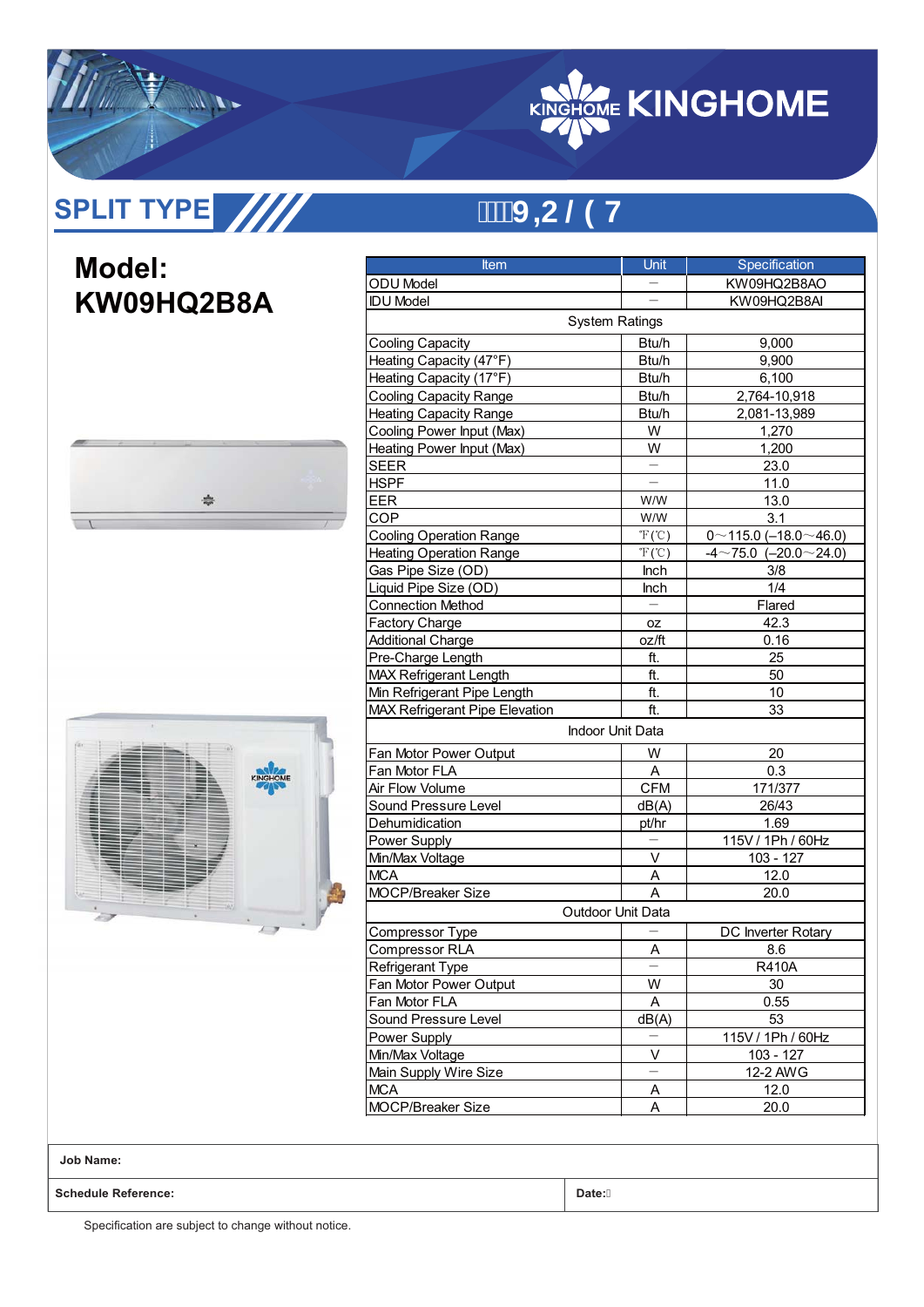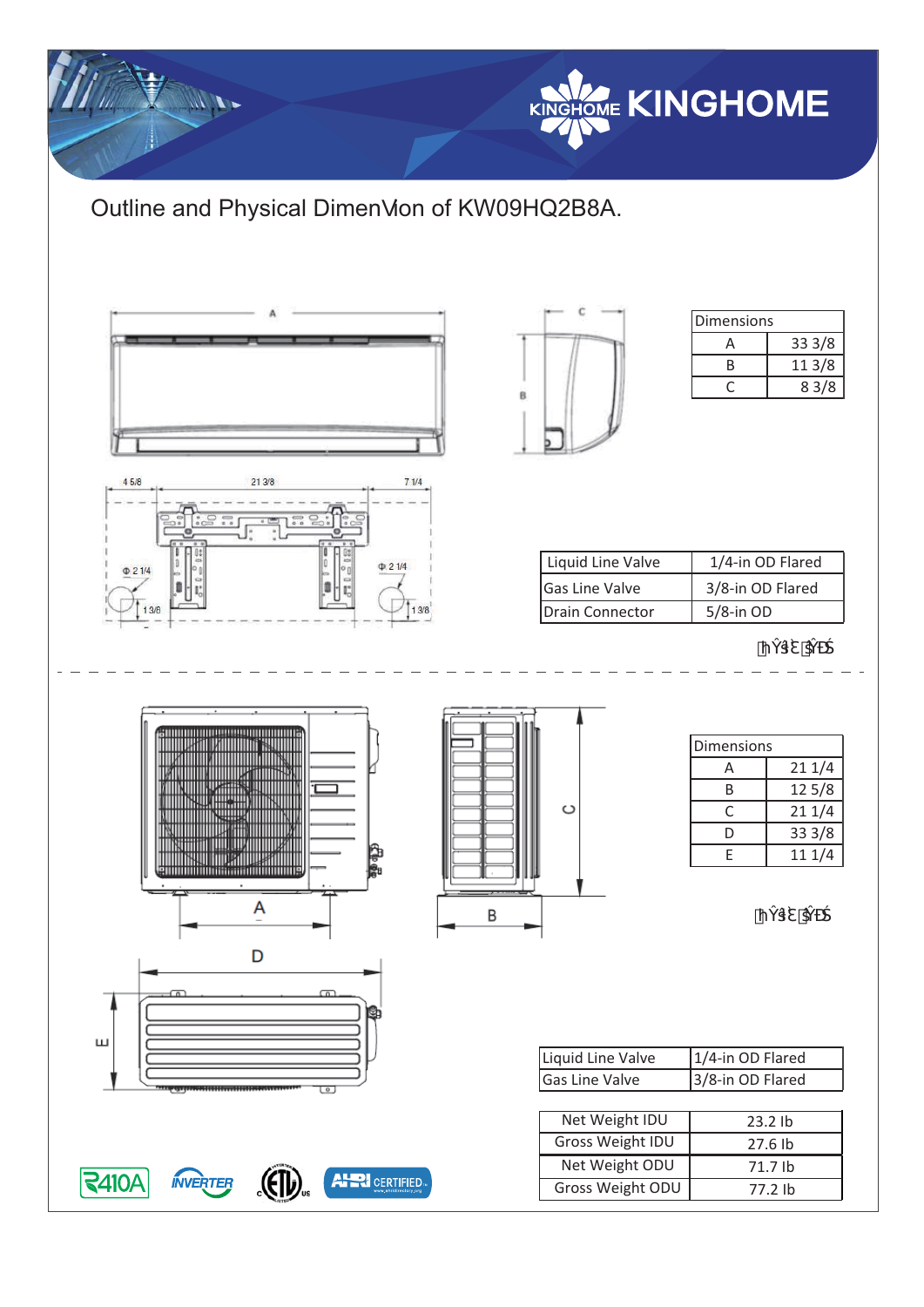

|                              | <b>Indoor Ambient Temperature</b> |              |       |              |              |              |              |              |  |
|------------------------------|-----------------------------------|--------------|-------|--------------|--------------|--------------|--------------|--------------|--|
| <b>Outdoor Ambient</b><br>DB |                                   | 68F DB (20C) |       | 73F DB (23C) |              | 80F DB (27C) |              | 82F DB (28C) |  |
|                              |                                   | 57F WB (14C) |       | 61F WB (16C) | 67F WB (19C) |              | 68F WB (20C) |              |  |
|                              | ТC                                | <b>SHC</b>   | ТC    | <b>SHC</b>   | ТC           | <b>SHC</b>   | ТC           | <b>SHC</b>   |  |
| $5^{\circ}F$                 | 5,748                             | 4,508        | 6,073 | 4,761        | 6,854        | 5,375        | 6,914        | 5,423        |  |
| $14^{\circ}$ F               | 5,896                             | 4,624        | 6,226 | 4,883        | 7,115        | 5,579        | 7,178        | 5,629        |  |
| $23^{\circ}F$                | 6,298                             | 4,940        | 6,736 | 5,284        | 7,719        | 6,054        | 7,787        | 6,108        |  |
| $32^{\circ}F$                | 7,637                             | 5,990        | 8,169 | 6,407        | 8,947        | 7,015        | 9,026        | 7,077        |  |
| $41^{\circ}$ F               | 8,650                             | 6,784        | 9,190 | 7,207        | 9,821        | 7,703        | 9,908        | 7,771        |  |
| $50^{\circ}$ F               | 8,547                             | 6,705        | 9,091 | 7,131        | 9,731        | 7,633        | 9,817        | 7,700        |  |
| $59^{\circ}F$                | 8,337                             | 6,538        | 8,878 | 6,963        | 9,641        | 7,563        | 9,726        | 7,630        |  |
| $68^{\circ}F$                | 8,127                             | 6,373        | 8,668 | 6,799        | 9,461        | 7,420        | 9,545        | 7,486        |  |
| $77^{\circ}$ F               | 7,920                             | 6,212        | 8,457 | 6,632        | 9,280        | 7,280        | 9,363        | 7,344        |  |
| $86^{\circ}F$                | 7,692                             | 6,033        | 8,229 | 6,452        | 9,010        | 7,067        | 9,090        | 7,130        |  |
| $95^{\circ}F$                | 7,505                             | 5,887        | 8,040 | 6,306        | 8,893        | 6,976        | 8,972        | 7,038        |  |
| $104^{\circ}$ F              | 7,319                             | 5,740        | 7,854 | 6,160        | 8,776        | 6,884        | 8,854        | 6,945        |  |
| $113^{\circ}$ F              | 6,944                             | 5,445        | 7,478 | 5,865        | 8,403        | 6,589        | 8,478        | 6,648        |  |

#### **COOLING PERFORMANCE (BtuH)\***

### **HEATING PERFORMANCE (BtuH)\***

|                     | <b>Indoor Ambient Temperature</b> |            |              |            |              |            |              |            |
|---------------------|-----------------------------------|------------|--------------|------------|--------------|------------|--------------|------------|
| Outdoor Ambient DB  | 68F DB (20C)                      |            | 73F DB (23C) |            | 80F DB (27C) |            | 86F DB (30C) |            |
|                     | 57F WB (14C)                      |            | 61F WB (16C) |            | 67F WB (19C) |            | 72F WB (22C) |            |
|                     | <b>TC</b>                         | <b>SHC</b> | ТC           | <b>SHC</b> | <b>TC</b>    | <b>SHC</b> | <b>TC</b>    | <b>SHC</b> |
| $-4$ <sup>o</sup> F | 5,194                             | 5,194      | 5,145        | 5,145      | 5,058        | 5,058      | 4,854        | 4,854      |
| $0^{\circ}$ F       | 5,628                             | 5,628      | 5,575        | 5,575      | 5,482        | 5,482      | 5,256        | 5,256      |
| $6^{\circ}$ F       | 5,937                             | 5,937      | 5,881        | 5,881      | 5,782        | 5,782      | 5,544        | 5,544      |
| $10^{\circ}$ F      | 6,184                             | 6,184      | 6,126        | 6,126      | 6,024        | 6,024      | 5,776        | 5,776      |
| $16^{\circ}$ F      | 6,370                             | 6,370      | 6,311        | 6,311      | 6,206        | 6,206      | 5,949        | 5,949      |
| $19^{\circ}$ F      | 6,497                             | 6,497      | 6,432        | 6,432      | 6,327        | 6,327      | 6,064        | 6,064      |
| $24^{\circ}F$       | 7,218                             | 7,218      | 7,156        | 7,156      | 7,048        | 7,048      | 6,788        | 6,788      |
| $32^{\circ}F$       | 8,059                             | 8,059      | 7,997        | 7,997      | 7,889        | 7,889      | 7,629        | 7,629      |
| $41^{\circ}F$       | 9,021                             | 9,021      | 8,960        | 8,960      | 8,854        | 8,854      | 8,591        | 8,591      |
| $43^{\circ}F$       | 9,263                             | 9,263      | 9,201        | 9,201      | 9,093        | 9,093      | 8,833        | 8,833      |
| $47^{\circ}$ F      | 10,101                            | 10,101     | 9,999        | 9,999      | 9,826        | 9,826      | 9,399        | 9,399      |
| $53^{\circ}$ F      | 10,203                            | 10,203     | 10,098       | 10,098     | 9,922        | 9,922      | 9,492        | 9,492      |
| $59^{\circ}$ F      | 10,435                            | 10,435     | 10,330       | 10,330     | 10,148       | 10,148     | 9,708        | 9,708      |
| $64^{\circ}F$       | 10,658                            | 10,658     | 10,550       | 10,550     | 10,364       | 10,364     | 9,915        | 9,915      |
| $70^{\circ}$ F      | 10,859                            | 10,859     | 10,748       | 10,748     | 10,562       | 10,562     | 10,104       | 10,104     |
| $75^{\circ}$ F      | 11,011                            | 11,011     | 10,899       | 10,899     | 10,707       | 10,707     | 10,243       | 10,243     |

\* Maximum system capacity

Y Mr.

TC- Total Capacity ( BtuH) SHC- Sensible Capacity (BtuH)